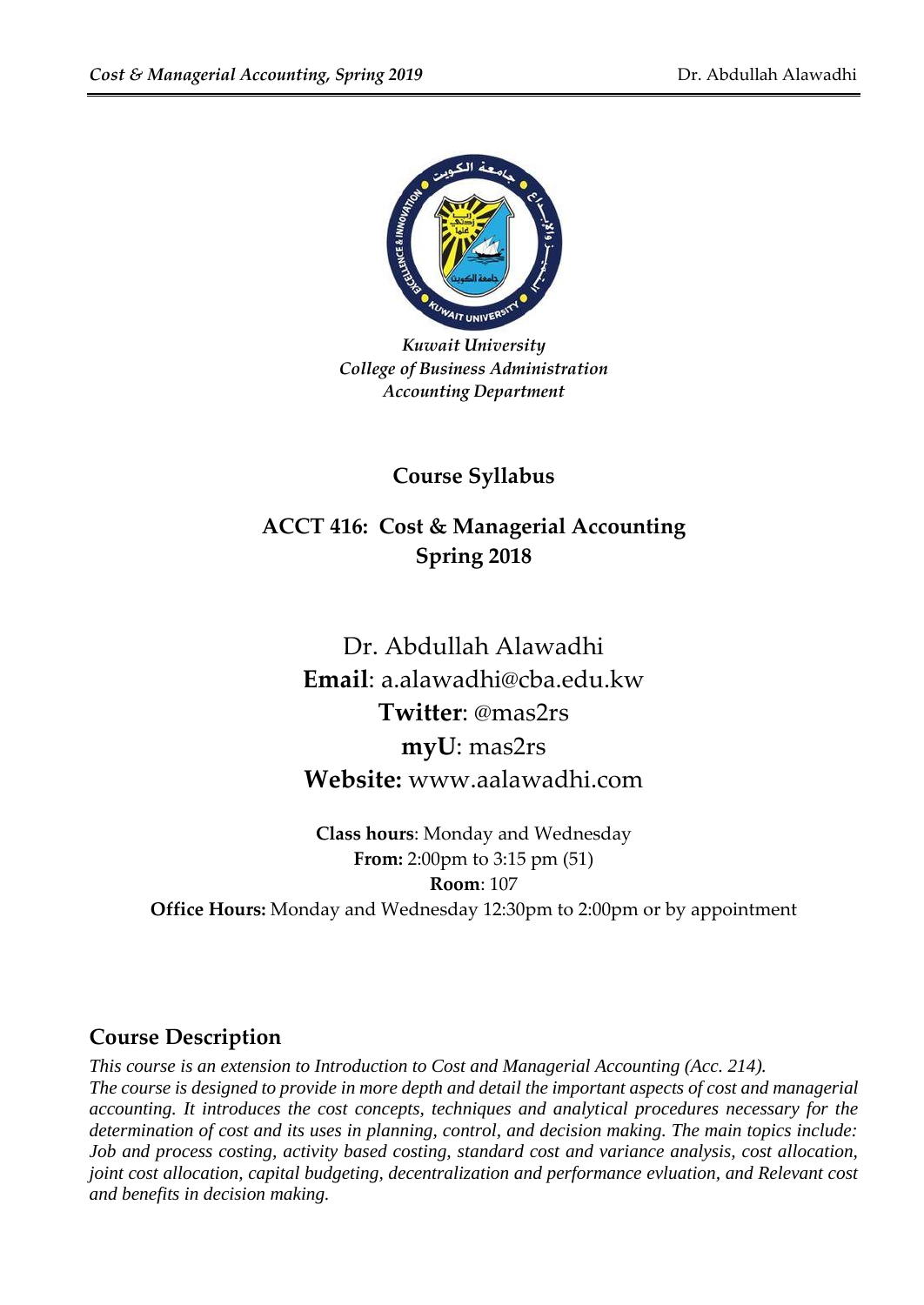#### **CBA Vision:**

*To be the leading provider of quality business education in the region.*

#### **CBA Mission:**

*As part of Kuwait University, the leading national institution of higher education, the College of Business Administration is committed to providing quality business education, engaging in research and community services to contribute to the socio-economic development of the country.*

### **Course Objectives**

This course aims to achieve the following learning objectives through proper and balanced selection of relevant text material, exercises, and problems. These objectives are:

- 1. Contrast cost and financial accounting, explain the different cost concepts, and the code of conduct for management accountant
- 2. Demonstrate the manufacturing cost and the underlying accounts and preparing cost of goods manufactured and cost of goods sold schedules.
- 3. Identify the characteristics of the Job order and, the process costing systems and, outline the accounting process to accumulate the cost of materials, labor , and manufacturing overhead in job order costing systems.
- 4. Outline the accounting process for over under applied overhead cost in job order costing.
- 5. Prepare process cost report and accounting for transferred-in cost.
- 6. Explain the difference between the traditional costing system and the activity based costing system (ABC), outlines the product or service using ABC, and compares the results of the ABC with the traditional cost system.
- 7. Distinguish between flexible budget and static budgets, and prepare flexible budget to analyze direct material, direct labor and manufacturing overhead variances.
- 8. Outline the capital investment decision, and the methods to determine the cash flows of the projects
- 9. Evaluate and select the capital investment by using payback period, accounting rate of return, net preset value, and internal rate of return.
- 10. Allocation of joint cost between joint and by-products, and the relevance of joint cost allocation to decision making.
- 11. Understanding of segment reporting and its role in responsibility accounting and performance evaluation.
- 12. Prepare analysis of various, decisions, properly identify the relevant costs and benefits.

#### **Class Materials**

| Textbook:                   | R.W. Hilton 10th Global Edition. Managerial Accounting, McGraw- |  |  |
|-----------------------------|-----------------------------------------------------------------|--|--|
|                             | hill, Irwin                                                     |  |  |
| <b>PowerPoint Slides:</b>   | Slides can be found on my website: www.aalawadhi.com            |  |  |
| <b>Mcgraw-Hill Connect:</b> | https://connect.mheducation.com/class/a-alawadhi-acc_416        |  |  |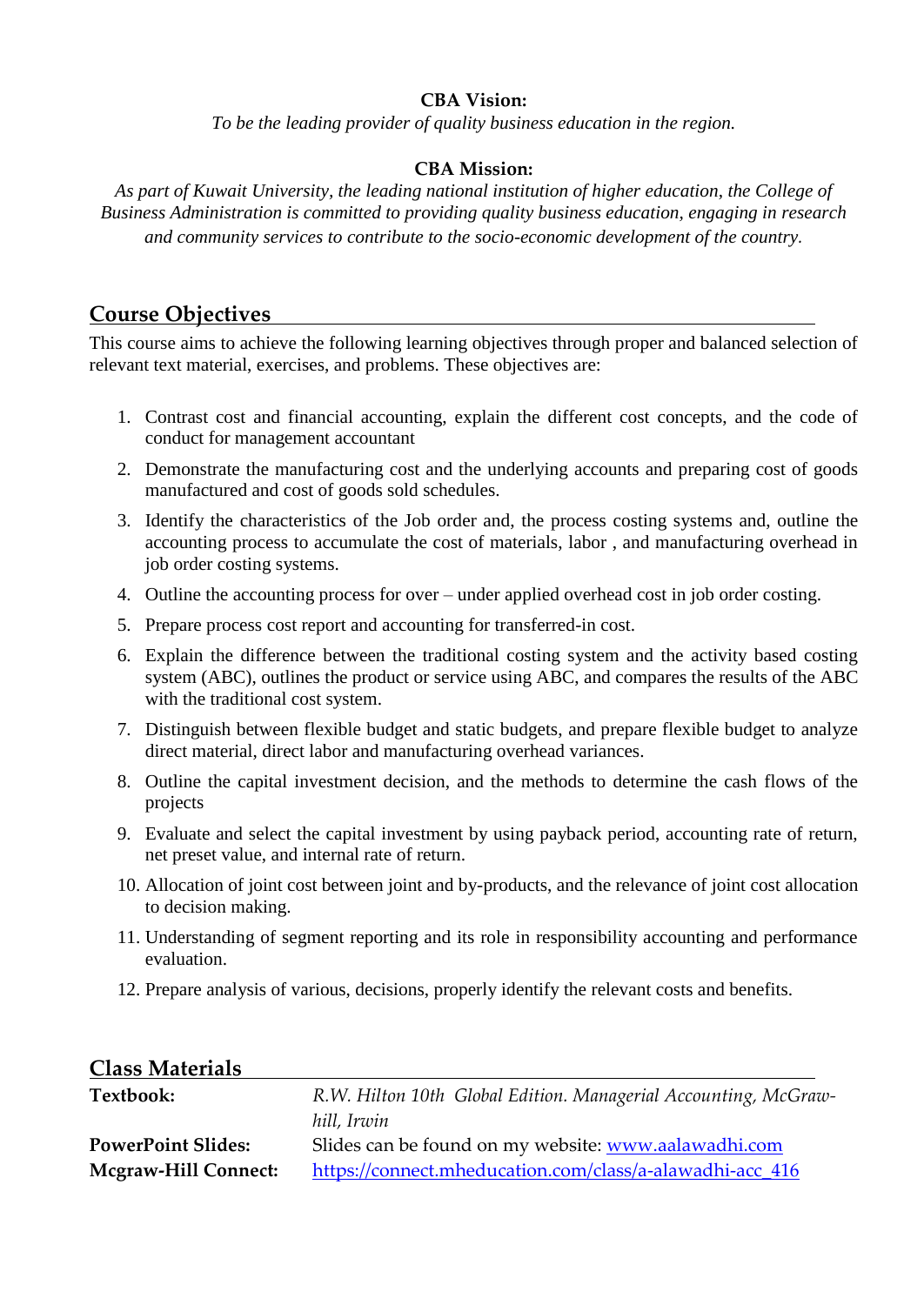| Grade  | <b>Course Requirement</b> |
|--------|---------------------------|
|        |                           |
| 10     | Assignments               |
|        |                           |
| 15     | Quizzes                   |
|        |                           |
| 45     | 3 QTERM Exams (15 each)   |
| 30     | Final Exam                |
|        |                           |
| $100*$ | Total                     |
|        |                           |

| Range     | Grade          |
|-----------|----------------|
| $>= 95$   | $A+$           |
| 90-94     | $A-$           |
| 87-89     | B+             |
| 83-86     | В              |
| 80-82     | B-             |
| 77-79     | $C+$           |
| 73-76     | $\overline{C}$ |
| 70-72     | $C-$           |
| 65-69     | D+             |
| 60-64     | D              |
| $\leq$ 59 | F              |

\*Grades will be posted on my website: [www.aalawadhi.com](http://www.aalawadhi.com/)

#### *You are responsible for knowing these policies "I didn't know" is not an excuse*

- **Respect.** Respect is number one priority. Show respect and you will be treated with respect. Do not chit chat in class, do not use cell phone in class, come prepared and show you did some effort.
- *Cheating*. All of the following acts will be considered as cheating:
	- $\triangleright$  Presenting work that you copied from someone else as yours
	- $\triangleright$  Talking to others during exams or quizzes
	- $\geq$  Looking over someone else's exam during the exam or quizzes
	- $\triangleright$  Using your mobile phone during exams or quizzes (regardless of what are you using it for)
	- $\triangleright$  Communicating with anyone else during any quiz or exam
		- o **Punishment for cheating is as follows (from the university guidelines)**
			- Students will be given an F for ALL of their classes for that semester
			- Students can also be denied class registration for the next semester
- *Class Time*. Be on time for the lecture, I will not lock the door or not allow you to enter if you arrive late, but I will take note and this might affect your final curve
- *Make-up Exams.* Make-up Exams will be given for missed exams **only** with a University approved excused absence.
- *Professor – Students Communication*. For ease of communication between us, I will post announcements in twitter and myU related to my classes.
	- o Twitter: @mas2rs
	- o myU: mas2rs
- *Disability*. Any student who has a need for accommodation based on the impact of a disability should contact me privately to discuss the specific situation NO later than the first week. You should contact the Dean of Students Affairs Office for proper documentation to maintain an individualized service plan of accommodations.